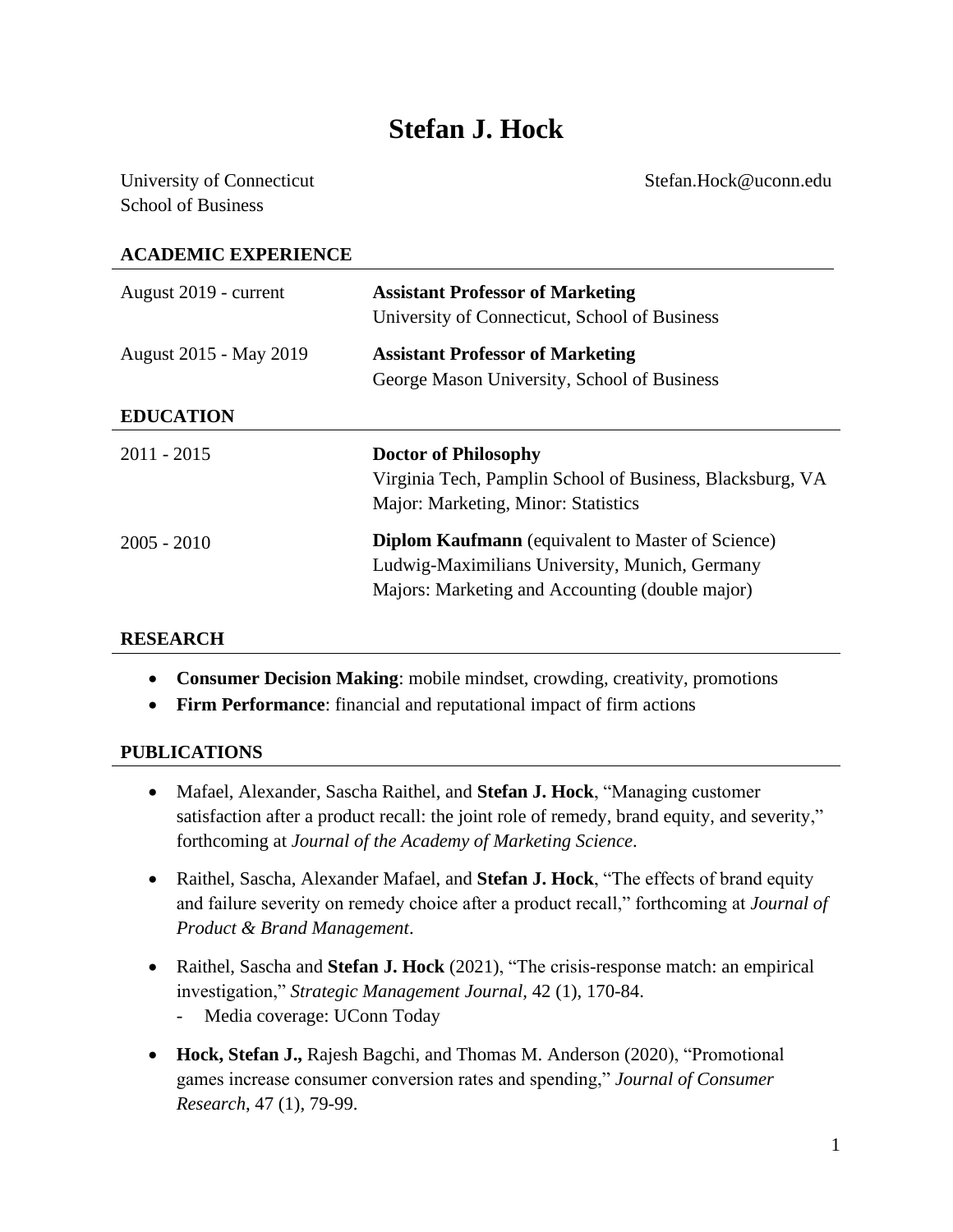- Media coverage: Science Daily, Market Business News, UConn Today
- **Hock, Stefan J.** and Sascha Raithel (2019), "Managing negative celebrity endorser publicity: how announcements of firm (non)responses impact stock returns, *Management Science*, 66 (3), 1473-95.
	- Media coverage: Harvard Business Review, National Affairs, MediaPost, Der Tagesspiegel (Germany), Throughline
- Zhu, Meng, Rajesh Bagchi, and **Stefan J. Hock** (2019), "The mere deadline effect: why more time might sabotage goal pursuit," *Journal of Consumer Research*, 45 (5), 1068-84.
	- Media coverage: NBC, National Affairs, PRWeb, BizEd
- **Hock, Stefan J.** and Rajesh Bagchi (2018), "The impact of crowding on calorie consumption," *Journal of Consumer Research*, 44 (5), 1123-40.
	- **-** Media coverage: National Affairs, EURIB
- Raithel, Sascha, Charles R. Taylor, and **Stefan J. Hock** (2016), "Are Super Bowl ads a super waste of money? Examining the intermediary roles of customer-based brand equity and customer equity effects," *Journal of Business Research*, 69 (9), 3788-94.
	- **-** Media coverage: strategy + business
- Weaver, Kimberlee, **Stefan J. Hock**, and Stephen M. Garcia (2016), "Top 10 reasons: when adding persuasive arguments reduces persuasion," *Marketing Letters*, 27, 27-38.
	- **-** Media coverage: Social Psych Online

# **MANUSCRIPTS UNDER REVIEW**

- Hock, Stefan J. and Kelly Herd, "Title withheld to ensure double-blind review," reject & resubmit at *Journal of Marketing Research*.
- Ferguson, Kristen, Kelly Herd, and **Stefan J. Hock**, "Title withheld to ensure doubleblind review," invited for second round review at *Journal of Marketing Research*.
- **Hock, Stefan J.**, Mafael, Alexander, Sascha Raithel, and **Stefan J. Hock**, "Product recall effectiveness (abbreviated title)," status: data collection, target: *Journal of Marketing*.

# **MANUSCRIPTS IN PROGRESS**

- **Hock, Stefan J.**, "Social distancing (abbreviated title)," status: data collection, target: *Journal of Consumer Research*.
- **Hock, Stefan J.**, "Food deliveries (abbreviated title)," status: data collection, target: *Journal of Consumer Research*.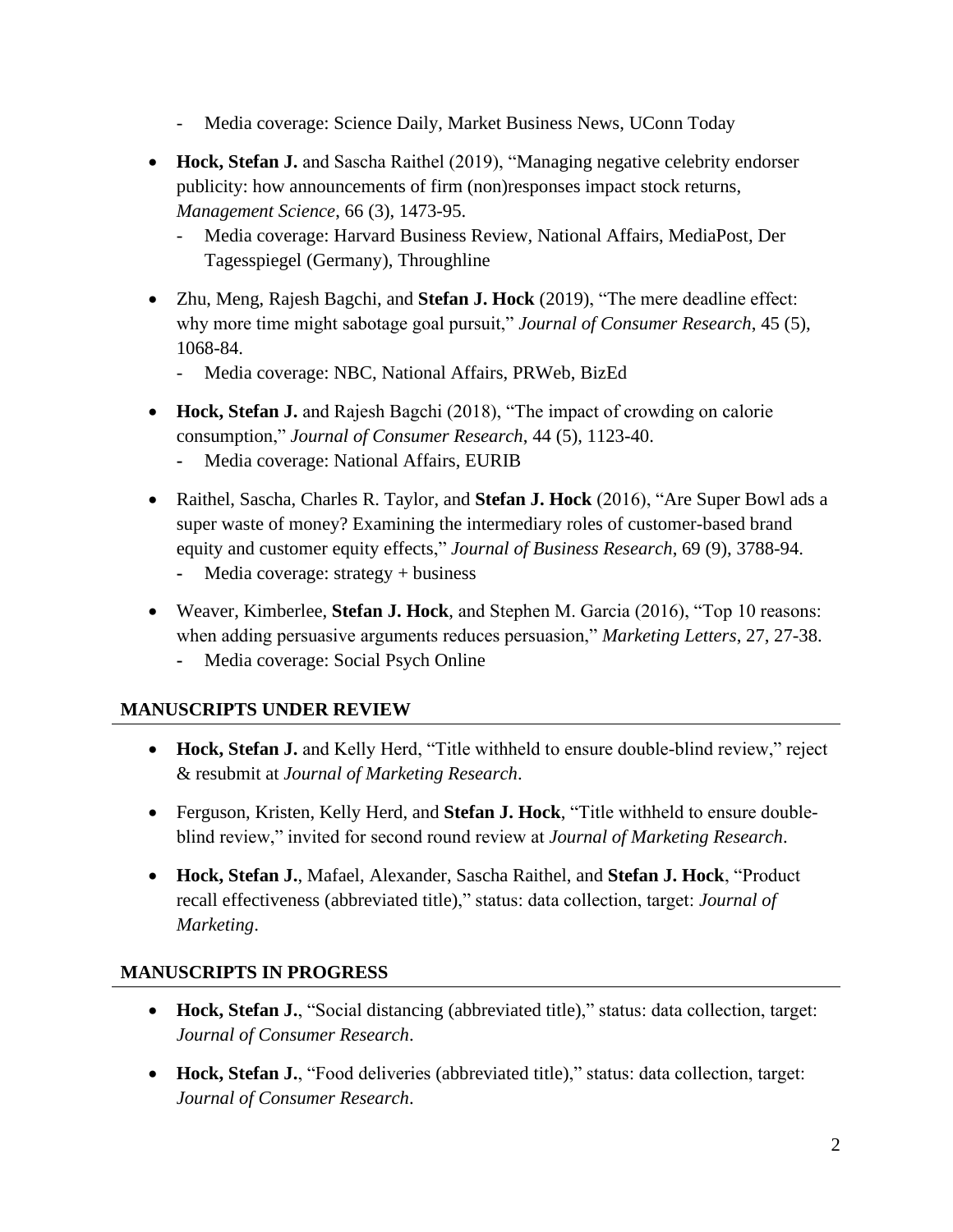- Berger-Walliser, Gerlinde, Björn Walliser, and **Stefan J. Hock**, "Infuencer marketing (abbreviated title)," status: idea generation, target: A-level Business Law journal.
- Ferguson, Kristen, Kelly Herd, and **Stefan J. Hock**, "Mobile marketing (abbreviated title," status: data collection, target: *Journal of Consumer Research* or *Journal of Marketing Research*.

# **REFEREED CONFERENCE PRESENTATIONS**<sup>1</sup>

- Ferguson, Kristen\*, Kelly Herd, and **Stefan J. Hock** (2021), "*The impact of social distancing on creativity*," *Association for Consumer Research, North American Conference (virtual)*.
- Berry, Christopher\* and **Stefan J. Hock** (2020), "Understanding drivers of healthful consumption experiences," AMA Marketing and Public Policy Conference, virtual.
- Raithel, Sascha\* and **Stefan J. Hock** (2019), "The impact of product recall strategies on customers and investors," *Winter AMA Conference*, Dallas.
- Mafael, Alexander\*, Sascha Raithel and **Stefan J. Hock** (2018), "Exploring actual and ideal product recall strategies: the moderating role of brand equity," *European Marketing Academy Conference,* Glasgow, Scotland.
- **Hock, Stefan J.\*** and Rajesh Bagchi (2017), "The impact of crowding on calorie consumption," *Association for Consumer Research, North American Conference*, San Diego.
- Mafael, Alexander\*, Sascha Raithel and **Stefan J. Hock** (2017), "The impact of firm response to product-harm crises on customer satisfaction: the mediating role of moral judgment," *European Marketing Academy Conference,* Groningen, Netherlands.
- Raithel, Sascha\* and **Stefan J. Hock** (2017), "A stock market perspective on firm responses to celebrity endorser scandals," *Winter AMA Conference*, Orlando.
- Zhu, Meng\*, Rajesh Bagchi and **Stefan J. Hock** (2016), "The unintended consequences of long deadlines on goal pursuit," *Association for Consumer Research, North American Conference*, Berlin, Germany.
- Raithel, Sascha and **Stefan J. Hock\*** (2014), "Negative Celebrity Publicity and Firm Value: How Critical Are Immediate Firm Reactions?" *Winter AMA Conference*, Orlando.

<sup>\*</sup> Denotes presenter.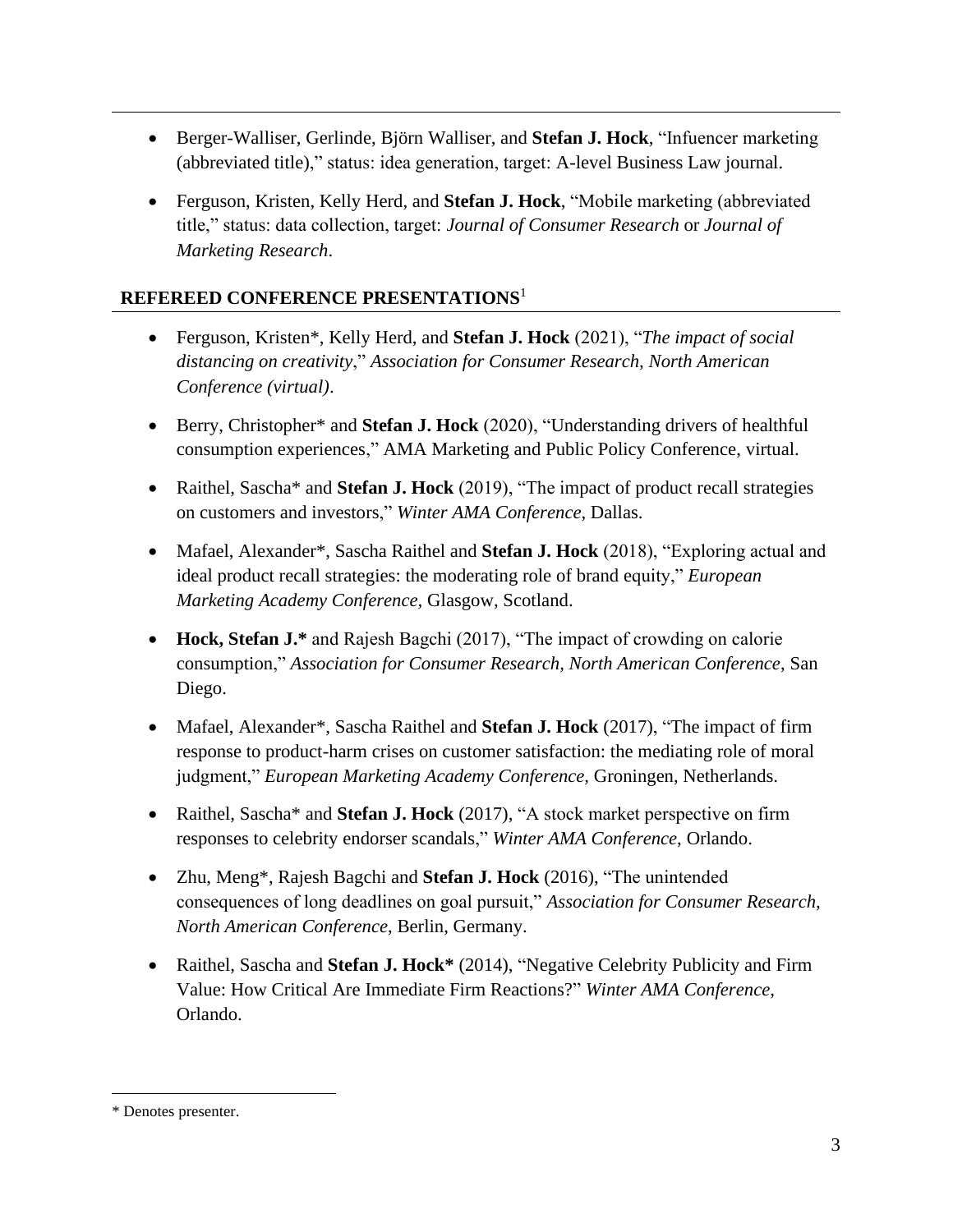• Weaver, Kimberlee, **Stefan J. Hock\*** and Stephen M. Garcia (2013), "Top 10 lists: public ads that hurt the cause," *Association for Consumer Research, North American Conference*, Chicago.

# **AWARDS AND HONORS**

#### **At University of Connecticut:**

- Dean's Behavioral and Experiments Research Fund (Fall 2020): \$3,168
- Scholarship Facilitation Fund (Fall 2020, Spring 2020, Fall 2021): \$2,000
- OVPR/AAUP Faculty Travel Award (Fall 2019): \$2,000

# **At George Mason University:**

- Outstanding Professor in Marketing, only one professor per department is selected by graduating seniors (2018)
- Recognized by George Mason's Stearns Center for Teaching and Learning as a professor who made a significant difference in students' lives (2017)

#### **At Virginia Tech:**

- Doctoral Summer Research Grant (2014): \$7,500
- AMA-Sheth Consortium Fellow (2014)

# **TEACHING**

# **University of Connecticut** (Assistant Professor):

- Consumer Behavior (MKTG 3208): 5.0/5.0 (in-person)
- Consumer Behavior (MKTG 3208): 4.0/5.0 across 5 sections (online)

# **George Mason University** (Assistant Professor):

- Consumer Behavior (MKTG 312): 4.7/5.0 across 9 sections
- Principles of Marketing (MKTG 301/303): 4.6/5.0 across 2 sections
- Marketing Management (EMBA 623): 4.6/5.0

# **Virginia Tech** (Doctoral Student):

- Marketing Management (MKTG 3104): 4.5/5.0
- Consumer Behavior (MKTG 4204): 4.95/5.0 across 2 sections

# **PROFESSIONAL SERVICE**

#### **Ad Hoc Reviewing:**

- Journal of Consumer Research
- Journal of Marketing Research
- Journal of Consumer Psychology